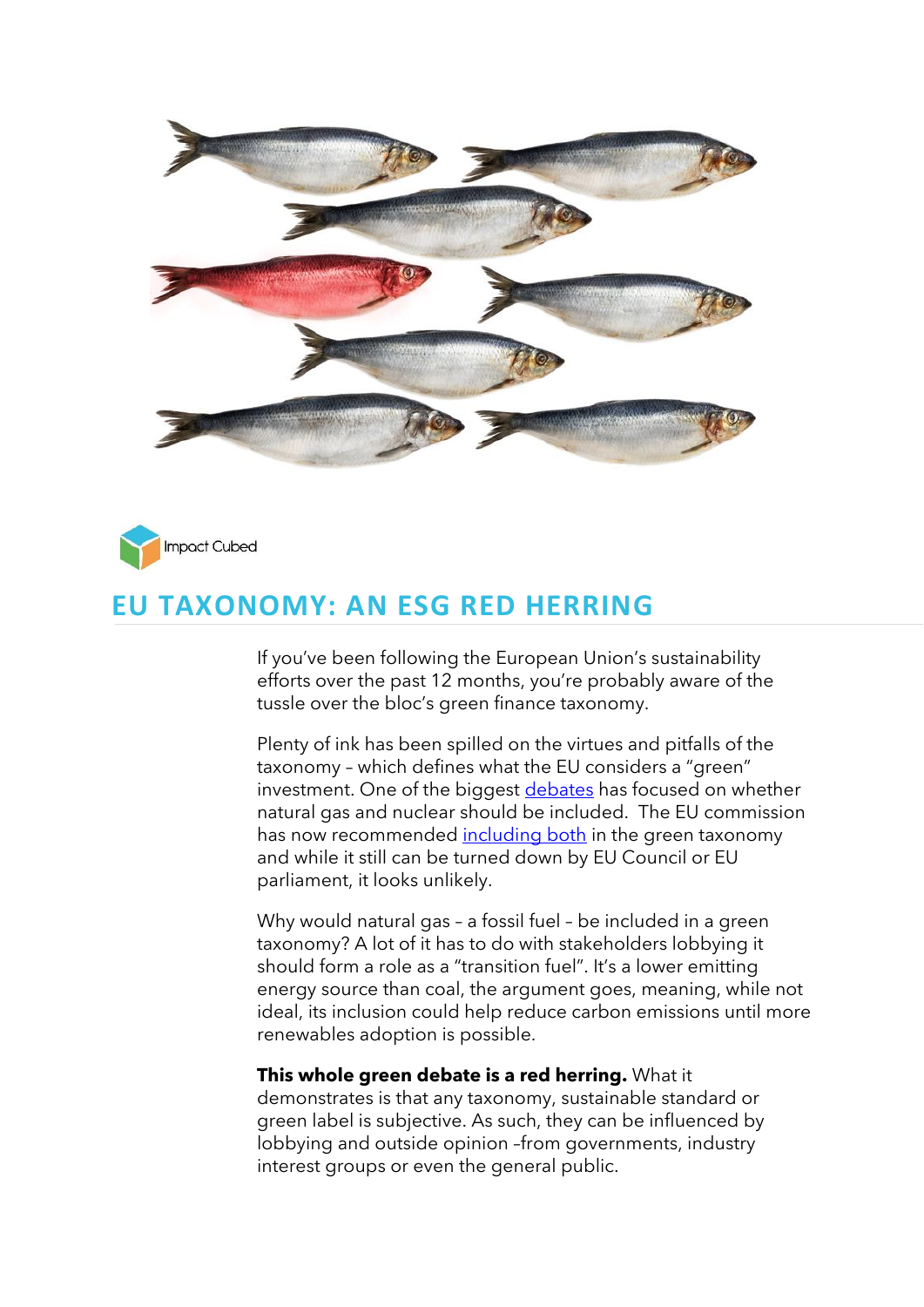There is a relevant comparison here with ESG Ratings for investment products. As our own [research](https://www.impact-cubed.com/publication?file=ImpactCubed_Sustainability%20Impact%20of%20Passive%20ESG%20Funds_March2021.pdf) and [media reports](https://www.bloomberg.com/news/articles/2021-12-21/how-to-get-an-esg-rating-upgrade) have noted, subjective, opaquely constructed ESG Ratings don't offer any insight for investors on how their capital is contributing to more sustainable economies. Ultimately, investors want to know their money is making an impact, not whether their fund of choice has met someone else's requirement.

For example, our [research](https://www.impact-cubed.com/publication?file=ImpactCubed_Sustainability%20Impact%20of%20Passive%20ESG%20Funds_March2021.pdf) on passive ESG funds shows:

- Despite the talk about ESG protecting investors' from the fiduciary risk of climate change, some passive funds marketed as ESG actually have higher carbon intensity than the market benchmark.
- Many of the passive ESG funds do well avoiding harmful products and services, but very few beat the benchmark on achieving good. For example, the market benchmark has more exposure to environmental solutions than most of the passive ESG funds we analyzed.

ESG labelling is also of limited value when fin-tech platforms are able to gather, sift, and report objective data on thousands of securities. And this data can be viewed at face value rather than being amalgamated for the sake of defining whether a security is "good" or "bad".

For example, a low-emitting company may be able to hide the fact its core product carries a public health risk if all data points aren't taken into account. See tobacco stocks, for example, some of which have made their way into [highly rated ESG funds.](https://citywireselector.com/news/how-tobacco-stocks-can-perversely-score-highly-on-esg/a1477977)

The conversation surrounding the EU's green taxonomy should also be seen as evidence that universal ESG standards – if they ever even arrive – are not a panacea. Unless everyone is using the same data and dismissing the influence of any outside interest, these standards will be skewed.

Anyone can define what's green. When the data is available, let's use it rather than following someone else's interpretation.

## **ABOUT IMPACT CUBED**

Impact Cubed provides ESG analytics and investment solutions for building more sustainable portfolios with greater impact. It combines an award-winning approach to integrating impact into risk and return